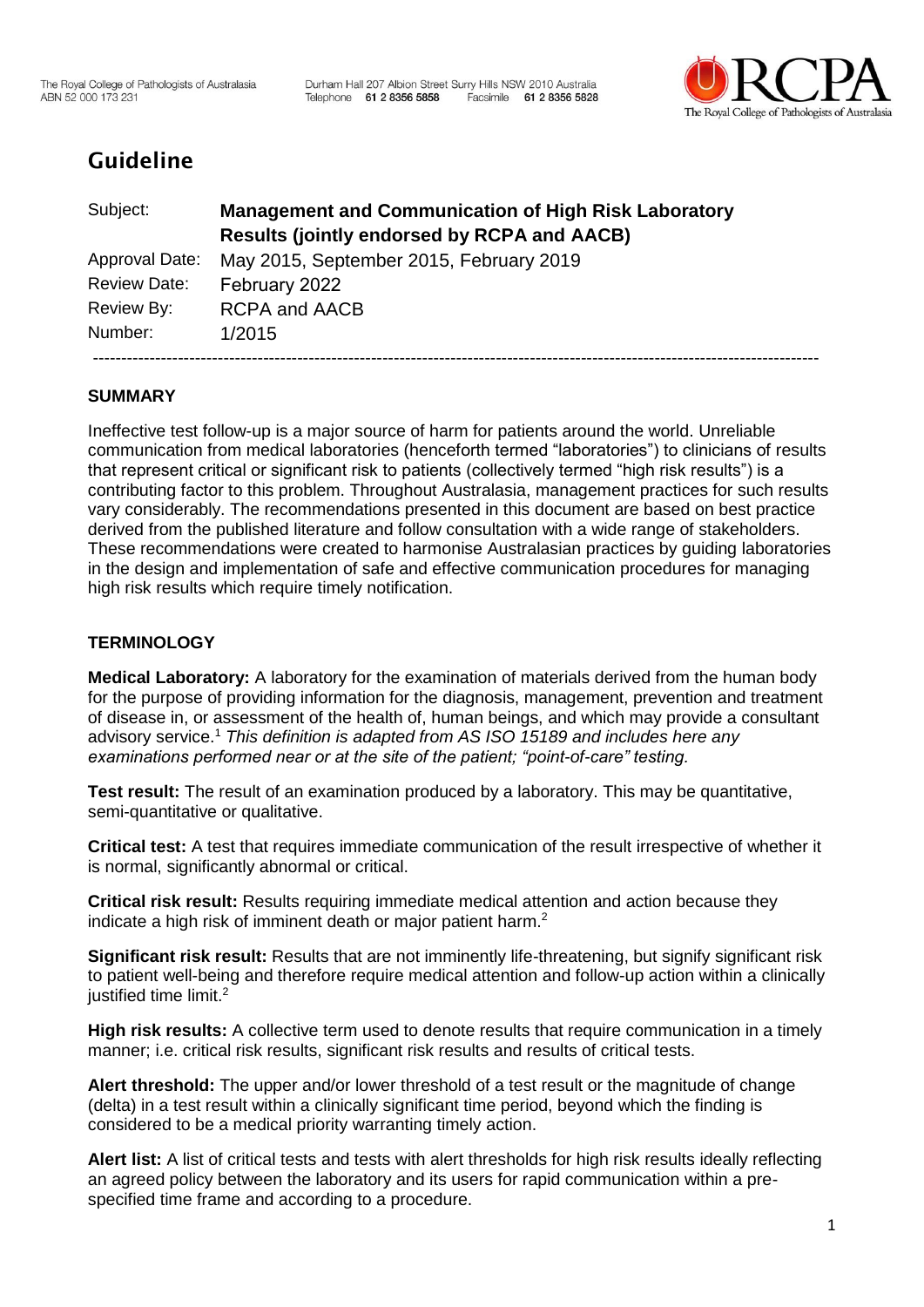**User of laboratory:** Medical Practitioner, nurses and other health care professionals directly involved in patient care.

**Referral laboratory:** An external laboratory other than the primary testing laboratory to which a sample is submitted for further examination.<sup>[1](#page-9-0)</sup>

**Escalation procedure:** An ordered list of alternative steps to be followed when the appropriate recipient(s) of a high risk result cannot be reached in a clinically appropriate time frame.

#### **KEY RECOMMENDATIONS**

Laboratories and their users need to have shared policies and procedures, involving patients and their carers, for the effective communication and management of high risk results in order to ensure patient safety. To achieve this goal, the laboratory should:

- 1) compile an alert list(s) in consultation with its users;
- 2) have procedures to ensure that high risk results are reliably identified;
- 3) specify, in agreement with its users, the modes of transmission for the communication of high risk results;
- 4) specify, in agreement with its users, who is authorised to receive high risk results;
- 5) define what data needs to be communicated to the recipients of high risk results;
- 6) develop a system for the acknowledgement of the receipt of high risk results to confirm that results were accurately and effectively communicated;
- 7) ensure that every high risk result notification is appropriately documented;
- 8) have procedures that involve its users in maintaining and monitoring the outcomes of its high risk result management practices.

#### **BACKGROUND**

Laboratory test results support clinical decision making in the majority of clinical interventions[.](#page-9-2)<sup>3</sup> Thus when a high risk result is obtained on a patient, it is imperative that the clinician is alerted so that appropriate action can be taken to improve patient care and optimise clinical outcomes.

In 2008, a report published by the World Health Organization World Alliance for Patient Safety identified poor test follow-up as a major cause of harm for patients around the world.[4](#page-9-3) Poor test follow-up was found to manifest as delayed treatment or failure to treat inpatients with high risk laboratory results, and failure to forward such results to the primary care providers of discharged patients. In 2010, the Clinical Excellence Commission Patient Safety Team analysed incidence data from the NSW health system to identify contributing factors and possible solutions for failure to follow up diagnostic test results.<sup>[5](#page-9-4)</sup> Issues identified include: poorly defined time frames for test reporting; inconsistent mechanisms for clinicians to identify high risk results which have not been reviewed; and considerable variation in the process for communicating these unexpected results. Recommendations to improve test follow-up include: capability requirements for the electronic medical record system; the creation of management procedures to ensure timely and effective use of test results; and use of key performance indicators to monitor time frames for formal reporting.

The ISO 15189 accreditation standard requires that pathology laboratories communicate high risk results to clinical personnel responsible for the patient.<sup>[1](#page-9-0)</sup> The standard offers little guidance for laboratories on best practice and the actual procedures to be followed. A survey of Australasian laboratories revealed considerable variation in high risk result management practices.<sup>[6](#page-9-5)</sup> The procedures used by many of these laboratories for communicating high risk results do not reflect the various safe practice recommendations reported elsewhere.<sup>[7-11](#page-10-0)</sup>

#### **SCOPE AND PURPOSE**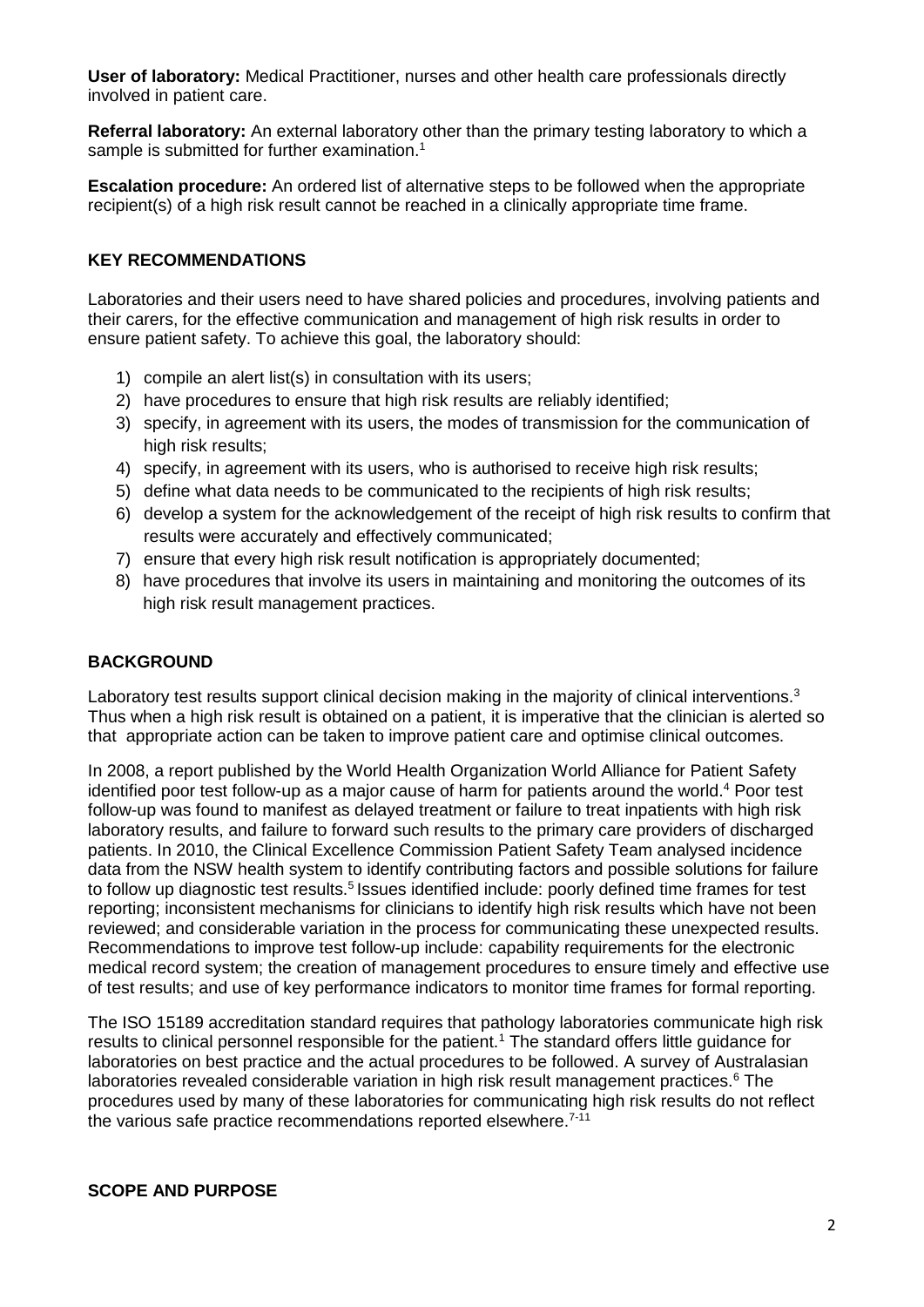The purpose of this document is to provide Australasian laboratories and their users with guidance on how to design shared policies and procedures for the management of high risk results in order to improve the effectiveness and safety of care delivered to patients. The recommendations within this consensus statement are expected to facilitate harmonisation in the management of high risk results notification in Australasia, ensuring that all laboratories are able to achieve best practice. This should enable benchmarking leading to further improvements in the quality of service delivery.

## **GUIDELINE METHODOLOGY**

The Royal College of Pathologists of Australasia (RCPA) and the Australasian Association of Clinical Biochemists (AACB) formed a working party with the aim of promoting best practice and harmonisation of high risk result management throughout Australasia.

The members of the working party are listed in Appendix 1.

To develop these best practice recommendations, the working party undertook a literature search to identify international accreditation requirements, guideline and best practice recommendations and current practices for managing high risk results. The key elements of a results notification management system, as published elsewhere, provided the framework for developing these recommendations.[6](#page-9-5) The first draft of these recommendations was produced on the basis of evidence and information gathered from the literature. The working party reviewed the draft, and amendments were made by consensus.

A wide range of experts and organisations representing the relevant stakeholders, including a broad range of laboratory, clinical, patient and patient safety groups, were then invited to make formal comments on the draft (see Appendix 2). The working party reviewed and discussed all comments and amended the final draft of the document accordingly. The final draft was then sent to RCPA and AACB for endorsement and official release.

In these recommendations the terms 'needs to', 'should', and 'may' are used in reference to the strength of the recommendation in descending order. This grading reflects the weight the working party assigned on the basis of the potential impact of the recommendation on patient safety.

Recommendations using the word:

- 'needs to' represent approaches where national harmonisation is necessary for patient safety and/or medico-legal reasons; these recommendations are expected to be implemented without modification.
- 'should' represent approaches where national harmonisation is desirable for best practice but some variations may be acceptable, provided they fulfil the main aims of the recommendation.
- 'may' represent approaches where national harmonisation is not essential and laboratories may choose to depart from or modify the recommendation.

## **TARGET GROUP**

This consensus statement targets stakeholders who are involved in developing procedures for managing high risk results:

- Pathology service staff
- General Practitioners and their staff
- Medical Specialists and their staff
- Nurses and midwives
- Carers of patients
- Patients and/or patient representatives
- Patient safety committees or organisations
- Laboratory accreditation bodies and assessors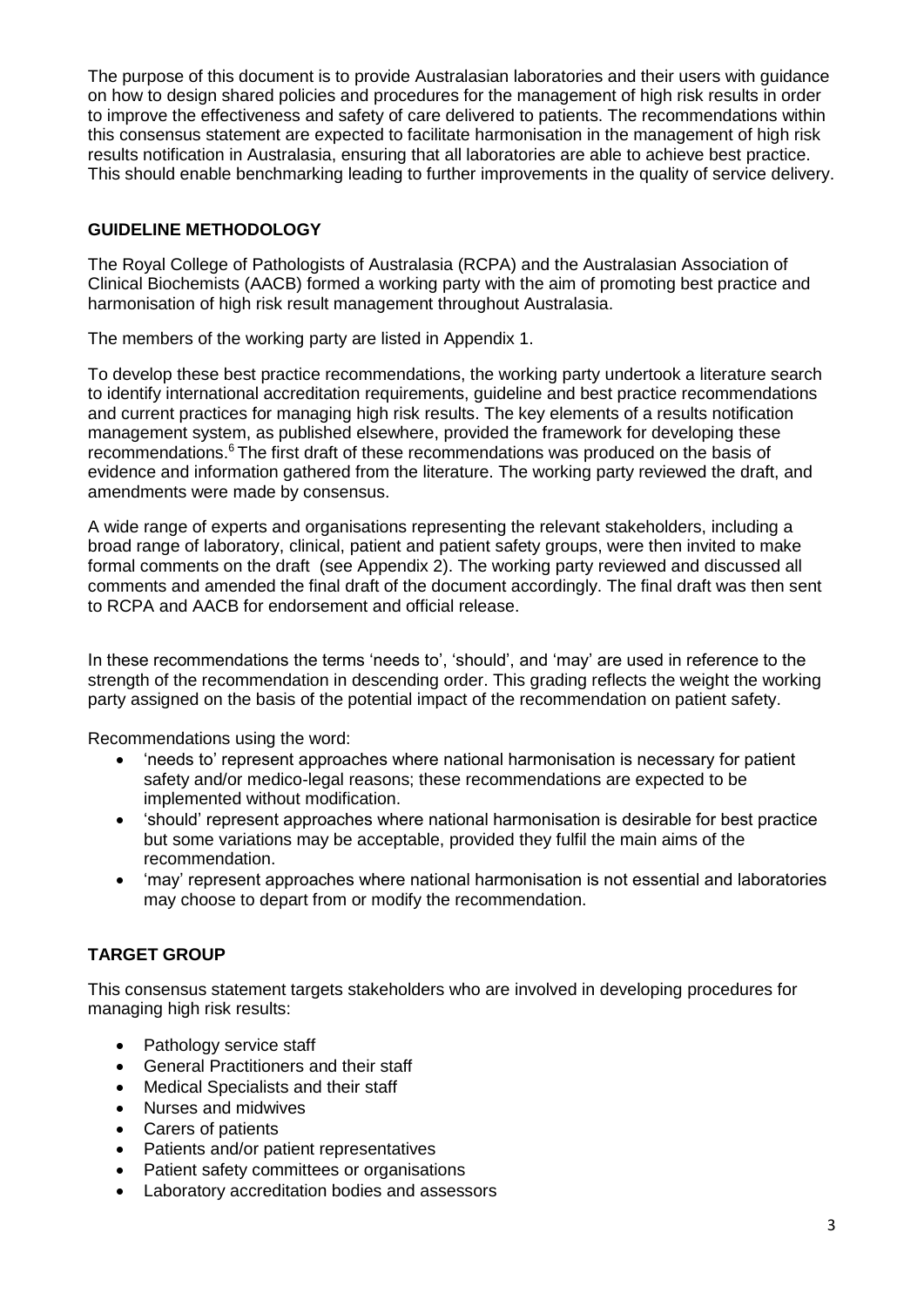• Health information specialists

## **RECOMMENDATIONS**

Laboratories and their users need to have shared policies and procedures for the effective management of high risk results in order to ensure patient safety. Such policies and procedures should cover the key items below:

## **1) The laboratory should compile an alert list(s) in consultation with its users.**

- The alert list(s) needs to contain 1) the name of the tests; 2) the reporting unit of the test; 3) the alert thresholds (e.g. upper, lower and/or delta thresholds) beyond which results require notification; 4) the timeframe of notification.<sup>[7,](#page-10-0) [10-17](#page-10-1)</sup>
- Alert list(s) should be developed in consultation with the representative clinicians using risk assessment principles.[6,](#page-9-5) [8,](#page-10-2) [13-15,](#page-10-3) [17-26](#page-10-4)
- Where feasible, separate lists or separate entries on a list may be created for different patient groups and settings.[7,](#page-10-0) [15,](#page-10-5) [17,](#page-10-4) [19,](#page-10-6) [27-29](#page-11-0) *E.g. age-specific, ward-specific, inpatient, community setting, specialist referrals, etc.*

Laboratories are discouraged from having unique alert lists and/or thresholds for individual clinicians as this will add complexity and potentially compromise the process of communication.

The list(s) may be divided into categories based on the degree of clinical risk, with each category assigned a clinically appropriate time frame within which results need to be communicated.[7,](#page-10-0) [10,](#page-10-1) [14,](#page-10-7) [16,](#page-10-8) [30](#page-11-1) *E.g. A serum potassium of 7 mmol/L requires immediate communication, while new* 

*hyperthyroid results may be communicated on the next working day.*

- The alert thresholds (e.g. upper, lower and/or delta thresholds) should preferably be determined on the basis of clinical outcome data using published literature sources, or expert consensus (e.g. published in national or international guidelines) where available. $6-8$ , [13,](#page-10-3) [20,](#page-10-9) [22,](#page-10-10) [23,](#page-10-11) [25,](#page-10-12) [26](#page-11-2) Any literature or other sources used should be documented.
- The alert thresholds selected for the list(s) may be modified based on local patient population and consensus.<sup>[6,](#page-9-5) [13,](#page-10-3) [26,](#page-11-2) [28](#page-11-3)</sup> If those alterations are adopted by the laboratory, the rationale and source should be documented.[8](#page-10-2)
- Conditions under which it is decided not to communicate results within the limit(s) normally requiring notification need to be pre-determined in consultation with clinicians.<sup>[7,](#page-10-0) [8,](#page-10-2) [19,](#page-10-6) [28,](#page-11-3) [31](#page-11-4)</sup> These conditions need to be clearly specified and a record kept of the reasons for such decisions.

*e.g. It may be pre-determined that there is no need to urgently communicate a result which is similar to that obtained previously in the same patient, or where a result is expected for a given diagnosis.*

• Users of the laboratory service should be provided with ready access to the alert list(s) - e.g. the laboratory could make the list(s) available over the internet.<sup>[8,](#page-10-2) 19</sup>

#### **2) The laboratory should have procedures to ensure that high risk results are reliably identified.**

• The laboratory should have procedures which include an alert system to inform laboratory staff when a high risk result has been generated.<sup>[13,](#page-10-3) [14,](#page-10-7) [25,](#page-10-12) [26](#page-11-2)</sup> The system should distinguish high risk results from other results.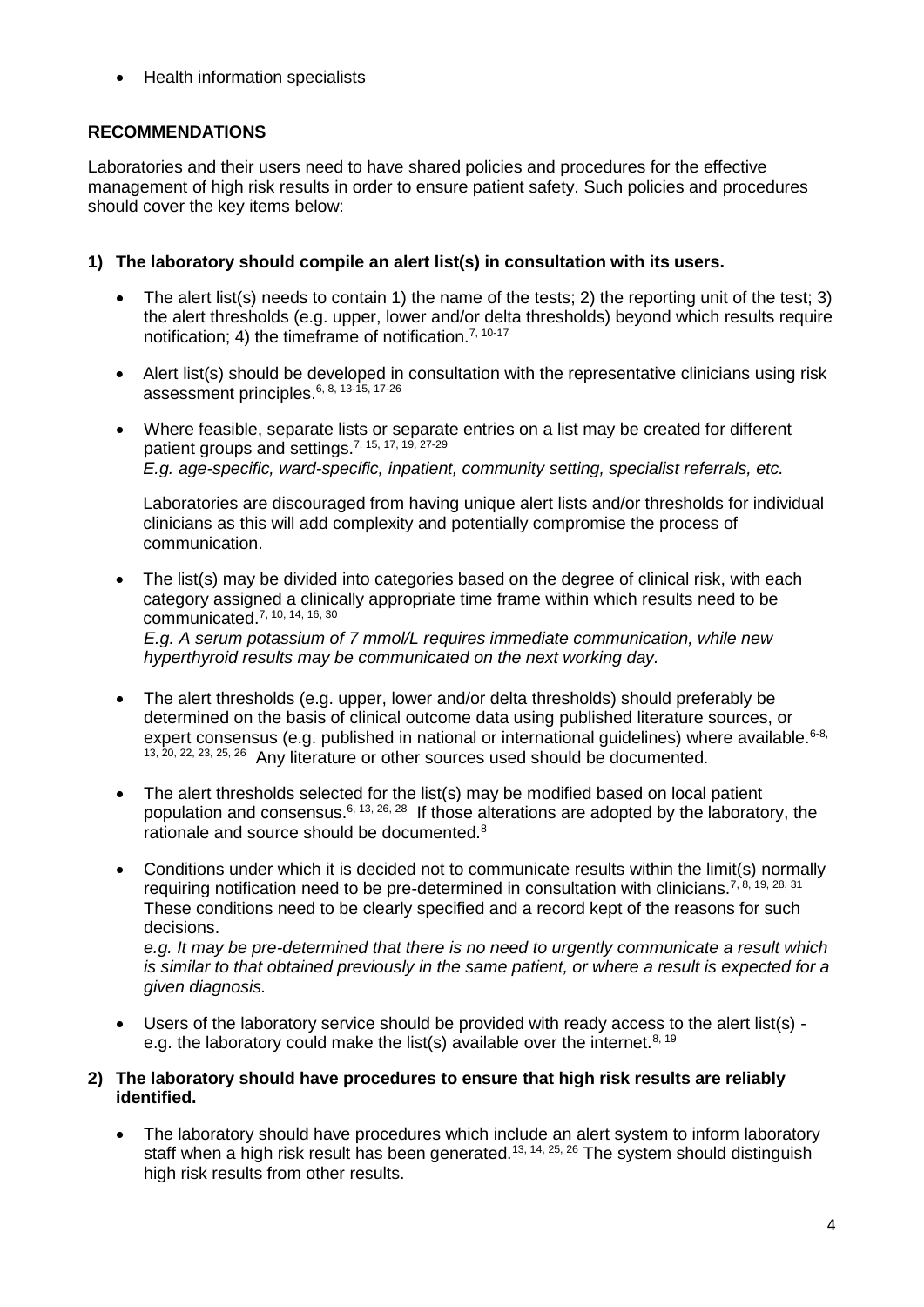• The laboratory should have procedures for identifying potential errors in the testing process in order to communicate only valid results.<sup>[6,](#page-9-5) [8,](#page-10-2) [13,](#page-10-3) [17,](#page-10-4) [19,](#page-10-6) [32](#page-11-5)</sup> If an initial result is deemed critical risk the laboratory may communicate a preliminary result to allow for early clinical intervention[.](#page-9-5)<sup>6</sup> In such cases the user is informed that the result is preliminary and will be confirmed by repeat or further testing.

#### **3) The laboratory should specify, in agreement with its users, the modes of transmission for the communication of high risk results.**

- For patient safety, reliable modes of transmission (verbal/non-verbal) which enable immediate notification and acknowledgement of receipt are preferred, especially for critical risk results.[7,](#page-10-0) [19,](#page-10-6) [20,](#page-10-9) [27,](#page-11-0) [33](#page-11-6)
- Verbal notification should be performed by an adequately trained individual who is judged to be competent.<sup>[13](#page-10-3)</sup>
- Non-verbal modes of transmission may also be acceptable forms of communication provided that they are secure, reliable, and have been agreed upon by the users of the laboratory's services.[34,](#page-11-7) [35](#page-11-8)
- For referred tests, the referral laboratory should be responsible for communicating high risk results.
- The laboratory needs to include a provision for confidentiality of communications within its protocols. However, consideration should be given to situations where patient safety may take precedence over normal confidentiality conventions. *E.g. In situations where clinical staff cannot be contacted and the results are from a child, the parent(s) should be contacted to initiate appropriate action in response to the results.*

#### **4) The laboratory should specify, in agreement with its users, who is authorised to receive high risk results.**

- Notification of a high risk result should, where feasible, be made to the clinician immediately responsible for the patient's care.[6,](#page-9-5) [7,](#page-10-0) [9,](#page-10-13) [10,](#page-10-1) [12,](#page-10-14) [14,](#page-10-7) [16,](#page-10-8) [19,](#page-10-6) [20,](#page-10-9) [30,](#page-11-1) [36-38](#page-11-9)
- A Pathologist with the appropriate scope of practice should be available to discuss the result with the clinician or laboratory, if required, at all hours and to contact the patient if the clinician is not available.
- An escalation procedure needs to be established to guide laboratory staff in locating a suitable recipient for the result.<sup>[6,](#page-9-5) [7,](#page-10-0) [10,](#page-10-1) [13,](#page-10-3) [14,](#page-10-7) [16,](#page-10-8) [17,](#page-10-4) [20,](#page-10-9) [38](#page-11-10)</sup> For community based patients there may be a need to contact the patient or carer in event that their clinician is uncontactable and the result is critical.<sup>[6,](#page-9-5) [38](#page-11-10)</sup> (see Appendix 3 for examples)
- The laboratory and its users should endeavour to keep the database of contact details for result notification up-to-date.<sup>[6,](#page-9-5) [10,](#page-10-1) [13,](#page-10-3) [19,](#page-10-6) [21](#page-10-15)</sup>
- The laboratory should have procedures which request that current patient contact phone numbers are provided on request forms. <sup>[9](#page-10-13)</sup>

#### **5) The laboratory should define what data needs to be communicated to the recipients of high risk results.[8-10,](#page-10-2) [13](#page-10-3)**

- The information communicated to the recipient of a high risk result should include the:
	- i) identity of the notifier;
	- ii) identity of the patient tested;
	- iii) date and time that the sample was collected;
	- iv) test that was performed;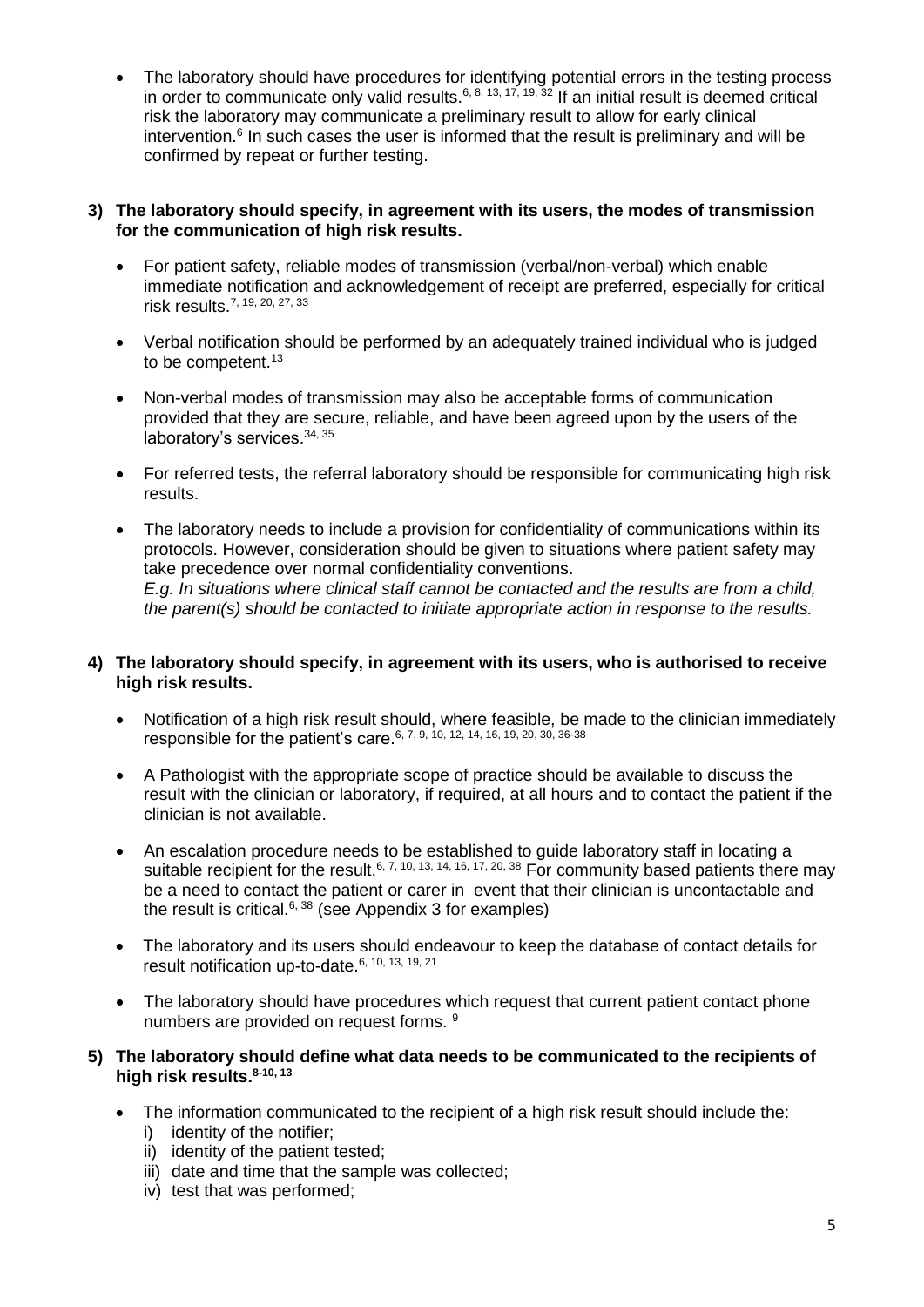v) test result (with the units of measurement where relevant).

Additional information available to a recipient upon request should include the:

- vi) sample type;
- vii) reported reference interval or clinical decision limit(s) for the test.
- viii)Offer of pathologist assistance or explanation as appropriate, especially for unexpected critical results

#### **6) The laboratory should develop a system for the acknowledgement of the receipt of high risk results to confirm that results were accurately communicated.**

- The laboratory should develop a system for the acknowledgement of the receipt of high risk results and to confirm that the result was accurately communicated.
- In verbal communications, the notifier should confirm that the information has been received and understood correctly.[6-8,](#page-9-5) [10,](#page-10-1) [12,](#page-10-14) [13,](#page-10-3) [18,](#page-10-16) [21,](#page-10-15) [23,](#page-10-11) [25,](#page-10-12) [38-44](#page-11-10) *E.g. results (with their units of measurement where relevant) can be repeated back by the recipient.*
- Non-verbal modes of communication of high risk results should be established in such a way that the recipient acknowledges receipt of results within an appropriate pre-determined time period.<sup>[7,](#page-10-0) [14,](#page-10-7) [20,](#page-10-9) [35,](#page-11-8) [45-47](#page-11-11)</sup>

Note: High risk results communicated by facsimile need to be followed up by a telephone call from the laboratory to the recipient to confirm receipt of the faxed report.

## 7) **The laboratory should ensure that every high risk result notification is appropriately documented.**

- Laboratory record systems or data source should contain the:
	- i) date and time that the notification was made;
	- ii) identity of the patient tested;
	- iii) date and time that the sample was collected;
	- iv) test that was performed;
	- v) test result with the units of measurement;
	- vi) identity of the recipient of the notification;
	- vii) date and time of the acknowledgement of receipt of the result.<sup>[7,](#page-10-0) [8,](#page-10-2) [10,](#page-10-1) [13,](#page-10-3) [18-20,](#page-10-16) [35,](#page-11-8) [42,](#page-11-12) [48](#page-12-0)</sup>
- For verbally communicated high risk results, the laboratory record or data source should also contain the identity of the notifier.[7,](#page-10-0) [8,](#page-10-2) [10,](#page-10-1) [13,](#page-10-3) [18-20,](#page-10-16) [48](#page-12-0)
- Records of any forms of communication should be documented in real time and need to remain traceable in the laboratory information or quality records systems for a minimum of 7 years or according to any variations as outlined by national regulations.<sup>[19,](#page-10-6) [49](#page-12-1)</sup>
- Any difficulties in meeting the requirements for result notification should be documented within the record.<sup>[1,](#page-9-0) [10,](#page-10-1)</sup> <sup>13,</sup> <sup>18,</sup> <sup>19,</sup> <sup>27</sup>, <sup>50</sup>

## **8) The laboratory should have procedures that involve its users in maintaining and monitoring the outcomes of its high risk result management practices.**

- The laboratory's alert list(s) and management procedures should be reviewed and updated where feasible in consultation with representative users of the service at least every 3 years or sooner if new information or technology arises.<sup>[6,](#page-9-5) [7,](#page-10-0) [10,](#page-10-1) [13](#page-10-3)</sup>
- Quality indicators should be used to monitor laboratory performance in communicating high risk results.[6-9,](#page-9-5) [13,](#page-10-3) [15,](#page-10-5) [18,](#page-10-16) [50,](#page-12-2) [51](#page-12-3) Parameters monitored should include the percentage of high risk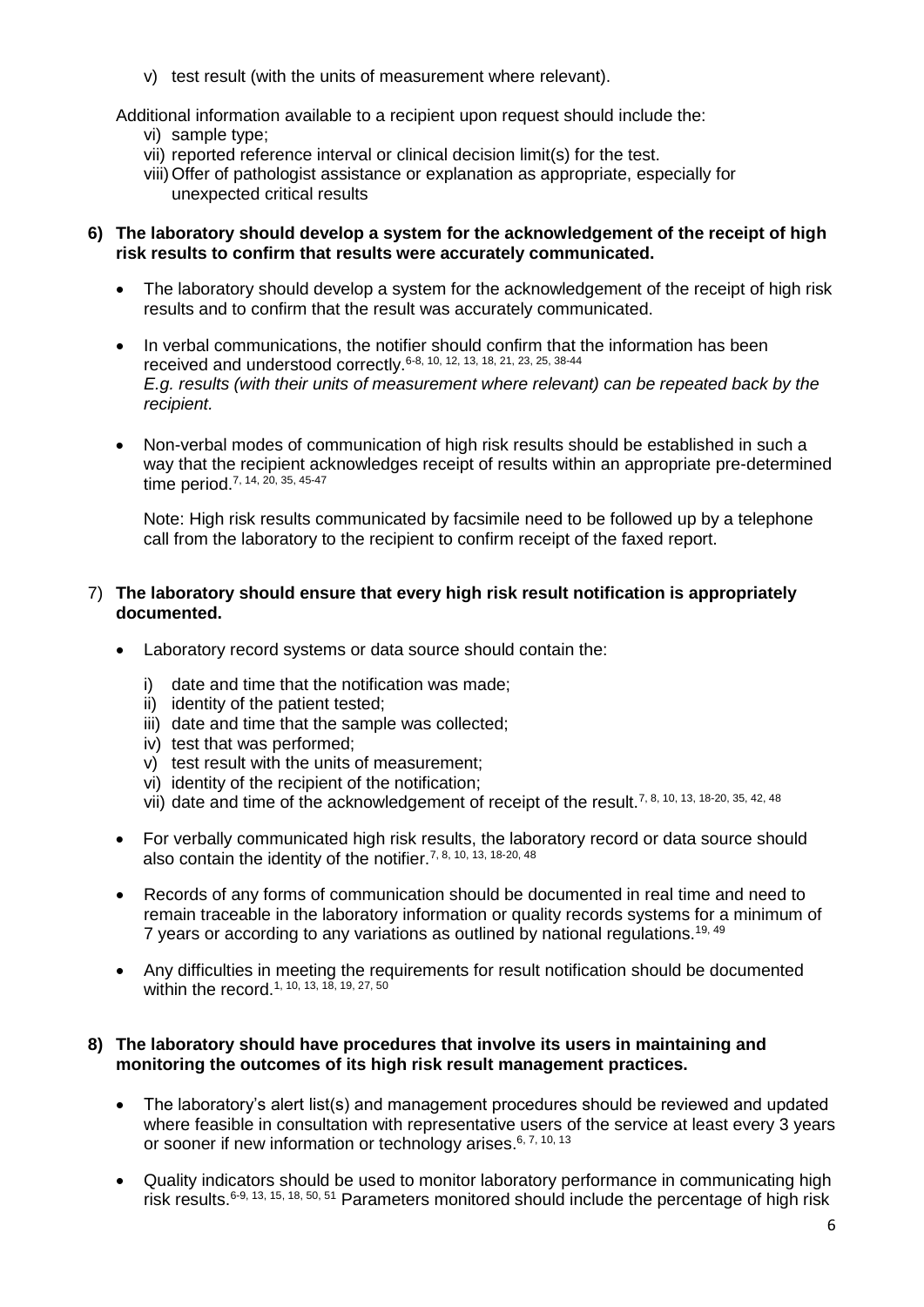results that were successfully communicated and the times taken to communicate results (from the time such results became available).  $6, 13, 15, 16, 18, 52.54$  $6, 13, 15, 16, 18, 52.54$  $6, 13, 15, 16, 18, 52.54$  $6, 13, 15, 16, 18, 52.54$  $6, 13, 15, 16, 18, 52.54$  $6, 13, 15, 16, 18, 52.54$ 

• Auditing of the notification records should be performed to measure staff compliance with high risk result notification procedures and to identify any recurring difficulties met by staff in communicating high risk results.<sup>[10,](#page-10-1) [15](#page-10-5)</sup>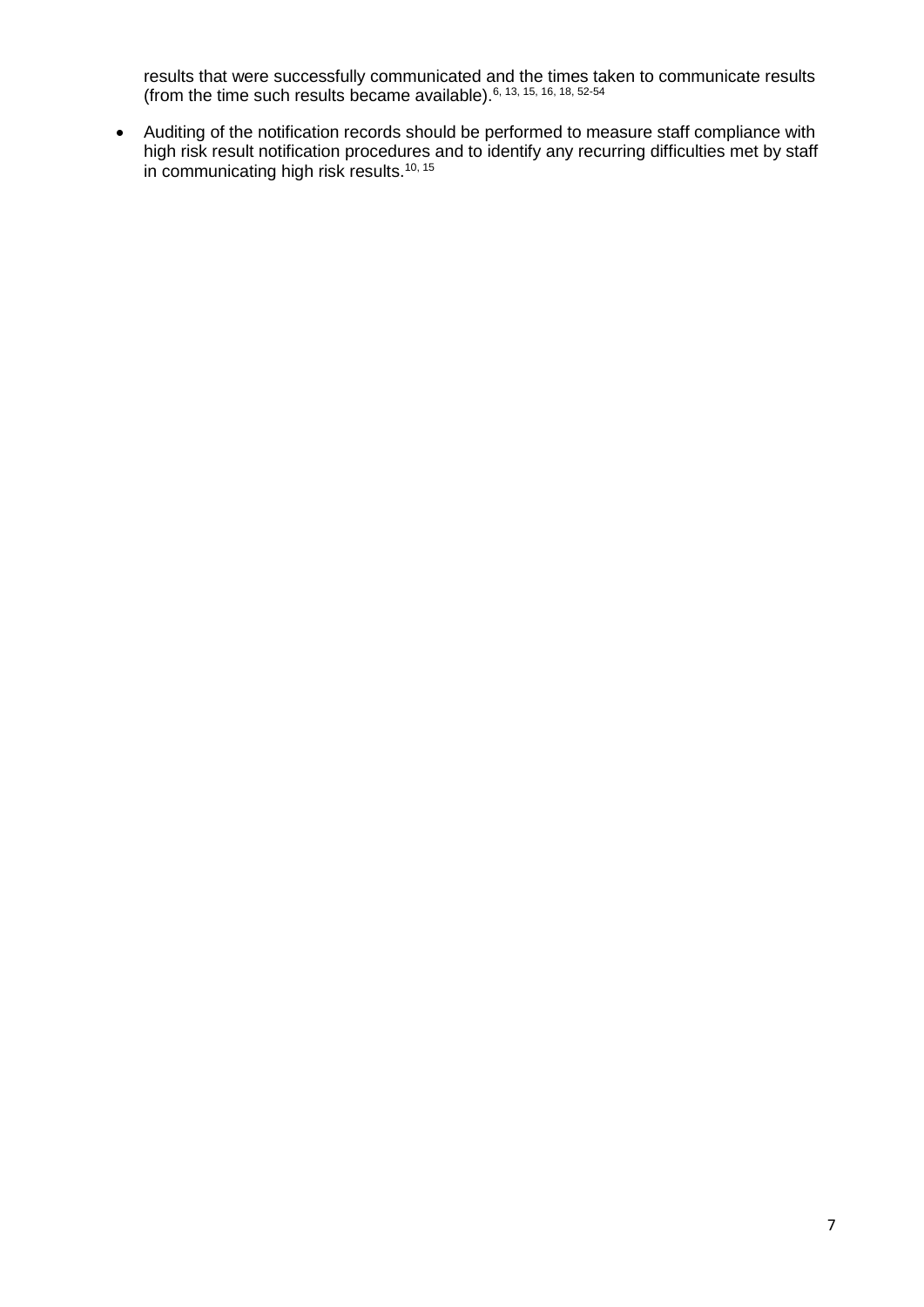# **Appendix 1 – Members of the RCPA-AACB working party:**

- Dr Que Lam (chair), Chemical Pathologist, Austin Pathology, Vic
- Dr Grahame Caldwell, Chemical Pathology Director, Douglass Hanly Moir Pathology, NSW
- Mr Craig Campbell, Scientist, Department of Clinical Chemistry and Endocrinology, South Eastern Area Laboratory Services, NSW Health Pathology, NSW
- Dr Penelope Coates, Clinical Director Chemical Pathology, South Australia Pathology, SA
- Mr. Robert Flatman, Assistant Manager Biochemistry, Sullivan Nicolaides Pathology, Qld
- A/Prof. Andrew Georgiou, Senior Research Fellow, Australian Institute of Health Innovation, University of New South Wales, NSW
- Prof. Andrea Rita Horvath, Clinical Director, Department of Clinical Chemistry and Endocrinology, South Eastern Area Laboratory Services, NSW Health Pathology, NSW
- Prof. Hans Schneider, Director of Pathology, Alfred Pathology Services, Vic

# **Appendix 2 - Stakeholders invited to make formal comments on this paper:**

- Australasian Association of Clinical Biochemists (AACB) Harmonisation Committee
- The Australasian College for Emergency Medicine (ACEM)
- Australian Commission on Safety and Quality in Health Care.
- Clinical Excellence Commission, New South Wales
- College of Intensive Care Medicine of Australia and New Zealand (CICM)
- Consumers Health Forum of Australia
- International Committee for Standardisation in Haematology (ICSH)
- National Association of Testing Authorities, (NATA) Australia
- National Coalition of Public Pathology (NCOPP)
- National E-Health Transition Authority (NEHTA)
- National Pathology Accreditation Advisory Council (NPAAC)
- National Prescribing Service Diagnostic Expert Advisory Panel
- Pathology Associations Council (PAC)
- Pathology Australia
- Pathology Information, Terminology and Units Standardisation Project (PITUS) Working group 3 - Safety in Pathology reporting, RCPA
- Public commenting (through the AACB and RCPA websites)
- Royal College of Pathologists of Australasia (RCPA)
- Royal Australian College of General Practitioners (RACGP)
- Standards Australia IT 14-6-5 Messaging Committee
- University of New South Wales (UNSW) Safety Unit

Feedback on this document in draft stage, was gratefully received from:

- A/Prof. Shane Carney, School of Medicine and Public Health, HNE Health, NSW.
- Prof. Mark Harris, UNSW Scientia Professor and Executive Director Centre for Primary Health Care and Equity and Director of COMPaRE-PHC (Centre for Obesity Management and Prevention Research Excellence in Primary Health Care).
- Tim Usherwood, Professor of General Practice, University of Sydney.
- A/Prof Michael Legg, Chair RCPA Informatics Committee.
- Dr Vincent McCauley, National eHealth Implementation Coordinator, Medical Software Industry Association (MSIA).
- Michael Cousins on behalf of Health Consumers Alliance of SA.
- Sally Crossing AM, Convenor, Cancer Voices Australia.
- Julie Marker, Acting Chair, on behalf of Cancer Voices South Australia.
- Priyanka Rai, Policy and Communications Officer, on behalf of Consumers Health Forum of Australia.
- Mrs Geraldine Robertson, Consumer.
- Janney Wale, RCPA Lay Committee member.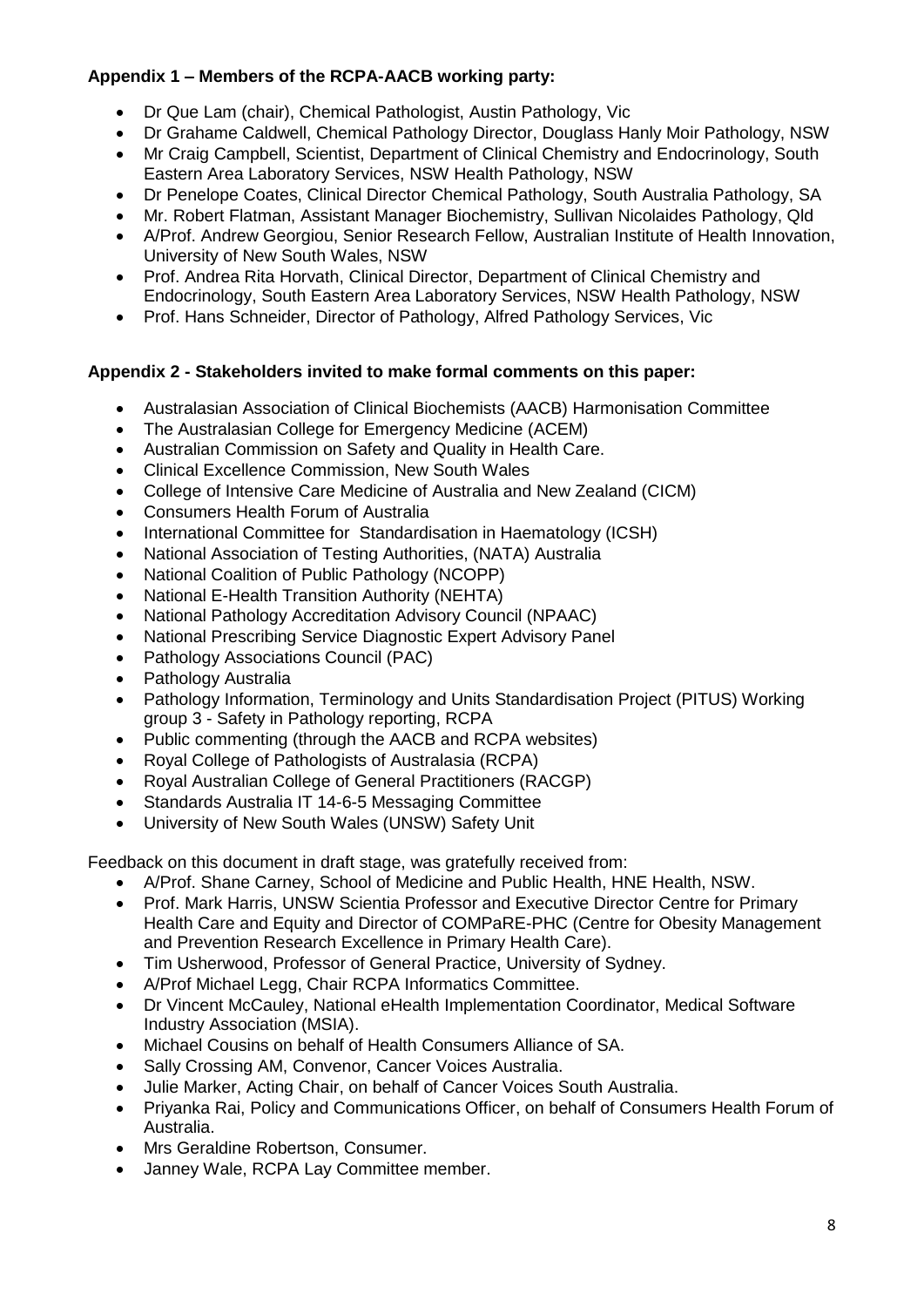- Simon Benson FIBMS, President on behalf of Australian & New Zealand Society of Blood Transfusion (ANZSBT)
- Cathy Brehmer, Quality Officer on behalf of LabPlus, NZ
- Herb Carman, Manager Governance and Performance on behalf of PathWest Laboratory Medicine, WA.
- Peter Edwards, Section Head Haematology, Canterbury Health Laboratories, NZ.
- Linda Henshaw, Quality Team Manager, Canterbury Health Laboratories, NZ.
- Mr Alan Neal, Quality Manager, Pathology Associates, NZ.
- Angela Sanders, Quality Management Scientist on behalf of Northern Territory Government Pathology Service (NTGPS)
- Ms Jenny Sikorski, CEO on behalf of National Coalition of Public Pathology (NCOPP)
- Lesney Stuart, Section Head Biochemistry, Canterbury Health Laboratories, NZ.
- Mr Robert Wardrop, Senior Managing Scientist in Charge, QEII, PathWest Laboratory Medicine WA.
- Dr Trinia Gregory, GP and member of RACGP eHealth Committee and PITUS Project.
- Anthony Scander, Clinical Governance Unit Clinical Functional Assurance Lead on behalf of NEHTA
- Dr Helen Wordsworth, member of Steering Committee of PUTS, and Haematologist, SNP.
- Dr Phillip Gray VMO (GP), Queanbeyan District Hospital, NSW.
- Dr Ross E. Hendry, General Practitioner , Queanbeyan, NSW
- Dr Rob Hosking, General Practitioner and Health Informatician, Bacchus Marsh, Vic.
- A/Prof Graham Jones, Staff Specialist in Chemical Pathology, St Vincent's Hospital, NSW
- Shoukat Khan, Project Officer POCT, RCPA.
- Dr Samarina Musaad, Chair of RCPA POCT Advisory Committee, and Chemical Pathologist, NZ.
- A/Prof Ken Sikaris, Chemical Pathologist, Melbourne Pathology.
- Dr Geoff Smith, Chemical Pathologist, Southern Community Laboratories, Dunedin, NZ
- Dr Janet Warner, Chemical Pathologist, Mater Pathology, Qld.
- A/Prof Graham White, Chief Clinical Biochemist, Flinders Medical Centre, SA Pathology
- Debra Graves, CEO on behalf of RCPA.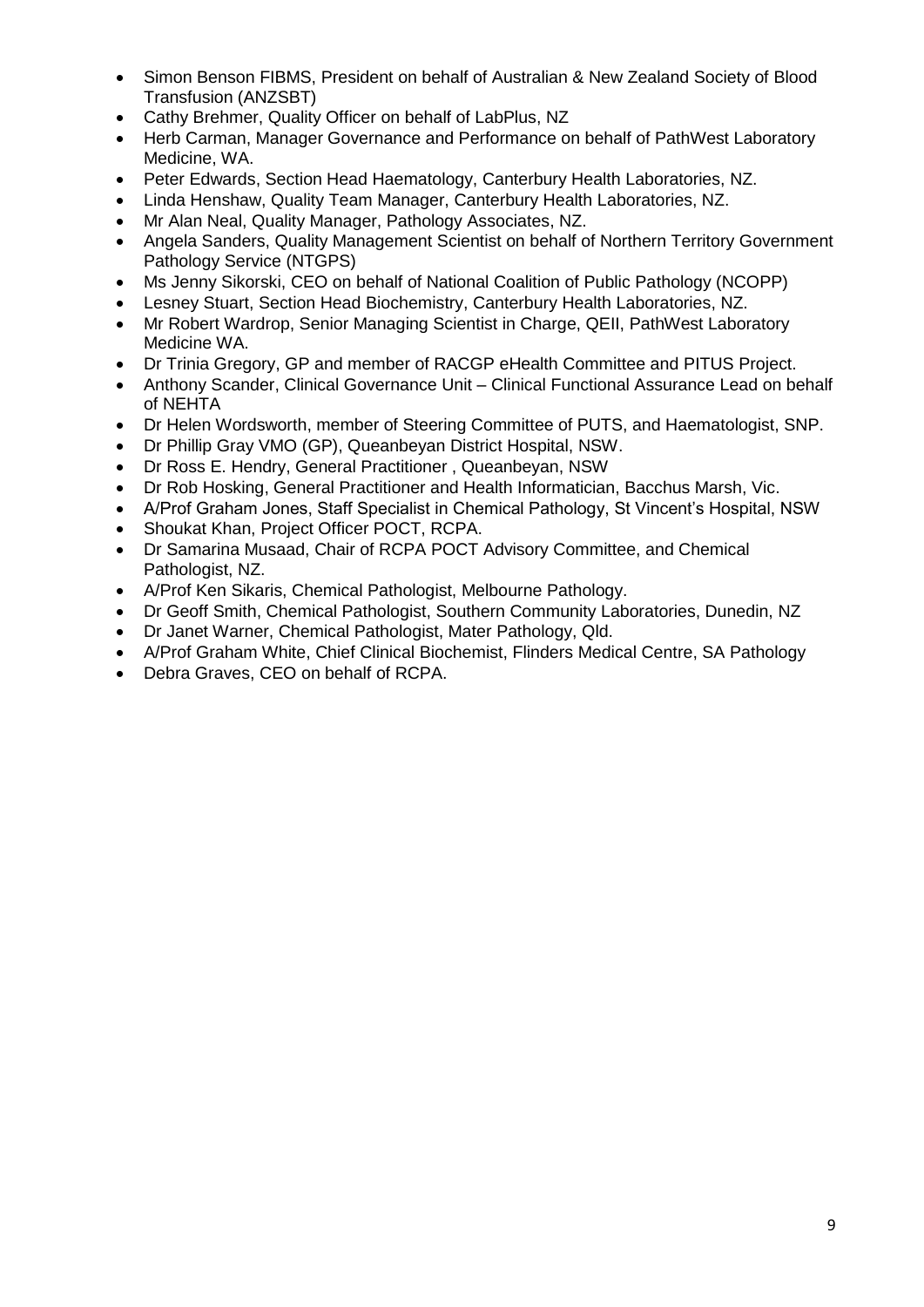## **Appendix 3- Examples of Escalation Procedures**

Note: These examples are for illustration only and may not be suitable for every laboratory and their users.



*Example Escalation procedure for inpatients:* 

Maximum time allowed for escalation process (pre-determined)





\* Clinically appropriate timeframes will differ between different categories of high risk results and should be pre-determined in the laboratory procedures.

#### **REFERENCES**

<span id="page-9-0"></span>1. International Organization for Standardization. ISO 15189:2012: Medical Laboratories – Requirements for quality and competence. Geneva, Switzerland: ISO; 2012.

<span id="page-9-1"></span>2. White GH, Campbell CA, Horvath AR. Is This a Critical, Panic, Alarm, Urgent, or Markedly Abnormal Result? Clin Chem. 2014 Sep 4. pii: clinchem.2014.227645. [Epub ahead of print]

<span id="page-9-2"></span>3. UK Department of Health (2010) Report of the Second Phase of the Independent Review of NHS Pathology Services in England. Chaired by Lord Carter of Coles. An Independent Review for the Department of Health.

[http://webarchive.nationalarchives.gov.uk/20130107105354/http://www.dh.gov.uk/prod\\_consum\\_dh/groups/d](http://webarchive.nationalarchives.gov.uk/20130107105354/http:/www.dh.gov.uk/prod_consum_dh/groups/dh_digitalassets/@dh/@en/documents/digitalasset/dh_091984.pdf) [h\\_digitalassets/@dh/@en/documents/digitalasset/dh\\_091984.pdf](http://webarchive.nationalarchives.gov.uk/20130107105354/http:/www.dh.gov.uk/prod_consum_dh/groups/dh_digitalassets/@dh/@en/documents/digitalasset/dh_091984.pdf) (last accessed on 18 September 2014).

<span id="page-9-3"></span>4. The Research Priority Setting Working Group of the World Alliance for Patient Safety. Summary of the Evidence on Patient Safety: Implications for Research. Geneva: World Health Organization 2008. pp136. [http://www.who.int/patientsafety/information\\_centre/20080523\\_Summary\\_of\\_the\\_evidence\\_on\\_patient\\_safet](http://www.who.int/patientsafety/information_centre/20080523_Summary_of_the_evidence_on_patient_safety.pdf) [y.pdf](http://www.who.int/patientsafety/information_centre/20080523_Summary_of_the_evidence_on_patient_safety.pdf) (last accessed on 18 September 2014).

<span id="page-9-4"></span>5. Clinical Excellence Commission Patient Safety Team. Clinical Focus Report: Diagnostic Tests - How access and follow-up affect patient outcomes. September 2011. [http://www.cec.health.nsw.gov.au/\\_\\_documents/programs/patient-safety/patient-safety-report-diagnostic](http://www.cec.health.nsw.gov.au/__documents/programs/patient-safety/patient-safety-report-diagnostic-tests.pdf)[tests.pdf](http://www.cec.health.nsw.gov.au/__documents/programs/patient-safety/patient-safety-report-diagnostic-tests.pdf) (last accessed on 18 September 2014).

<span id="page-9-5"></span>6. Campbell C, Horvath A. Towards Harmonisation of Critical Laboratory Result Management-Review of the Literature and Survey of Australasian Practices. Clin Biochem Rev. 2012;33(4):149-60.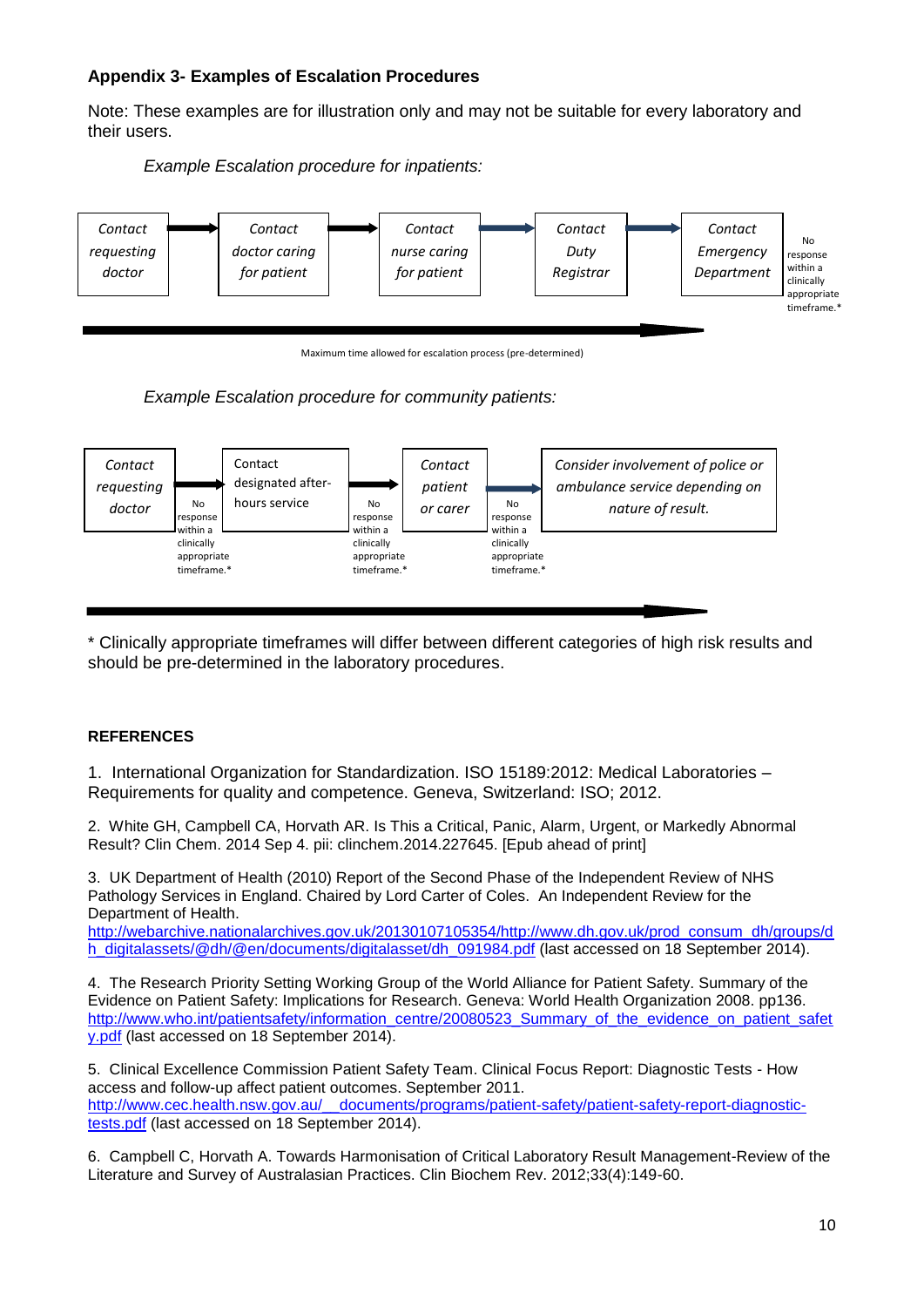<span id="page-10-0"></span>7. Hanna D, Griswold P, Leape LL, Bates DW. Communicating critical test results: safe practice recommendations. Jt Comm J Qual Patient Saf. 2005;31(2):68-80.

<span id="page-10-2"></span>8. Lippi G, Caputo M, Banfi G, Buttarello M, Ceriotti F, Daves M, et al. Recommendations for detection and management of critical values in clinical laboratories. [Italian]. Riv Ital Med Lab. 2008;4(1):28-35.

<span id="page-10-13"></span>9. The Royal College of Pathologists (UK). Out-of-hours reporting of laboratory results requiring urgent clinical action to primary care: Advice to pathologists and those that work in laboratory medicine. London, UK: RCPath; 2010.

<span id="page-10-1"></span>10. Singh H, Vij MS. Eight recommendations for policies for communicating abnormal test results. Jt Comm J Qual Patient Saf. 2010;36(5):226-32.

11. The Joint Commission: 2013 National Patient Safety Goals, Laboratory Accreditation Program. [http://www.jointcommission.org/assets/1/18/NPSG\\_Chapter\\_Jan2013\\_LAB.pdf](http://www.jointcommission.org/assets/1/18/NPSG_Chapter_Jan2013_LAB.pdf) (last accessed on 1 September 2013).

<span id="page-10-14"></span>12. VHA Directive 2009-019: Ordering and Reporting Test Results. Veterans Health Administration. 2009. Mar 24. [http://www1.va.gov/vhapublications/ViewPublication.asp?pub\\_ID=1864](http://www1.va.gov/vhapublications/ViewPublication.asp?pub_ID=1864) (last accessed on 18 September 2014).

<span id="page-10-3"></span>13. Polish Society of Laboratory Diagnostics. Principles of dealing with critical values. 14 Jan 2010. [http://www.ptdl.pl/download/Wartosci\\_krytyczne.pdf](http://www.ptdl.pl/download/Wartosci_krytyczne.pdf) (last accessed on 18 September 2014).

<span id="page-10-7"></span>14. Roy CL, Rothschild JM, Dighe AS, Schiff GD, Graydon-Baker E, Lenoci-Edwards J, et al. An Initiative to Improve the Management of Clinically Significant Test Results in a Large Health Care Network. Jt Comm J Qual Patient Saf. 2013;39(11):517-27.

<span id="page-10-5"></span>15. Focus on five. Meeting new requirements in National Patient Safety Goal 2: timely report and receipt of critical tests and results. Joint Comm Perspect Patient Saf. 2005;5(4):11.

<span id="page-10-8"></span>16. Get in gear: six road-tested ways to communicate critical test results -- proven ways to win physician buy in. Brief Patient Saf. 2004;5(11):1.

<span id="page-10-4"></span>17. Dighe AS, Makar RS, Lewandrowski KB. Medicolegal liability in laboratory medicine. Semin Diagn Pathol. 2007;24(2):98-107.

<span id="page-10-16"></span>18. College of American Pathologists, Commission on Laboratory Accreditation, Laboratory Accreditation Program. Laboratory general checklist – questions related to reporting of results only, 2005. GEN.41320- 41340. [http://www.cap.org/apps/docs/pathology\\_reporting/LabGeneralChecklist\\_Reporting.pdf](http://www.cap.org/apps/docs/pathology_reporting/LabGeneralChecklist_Reporting.pdf) (last accessed on 18 September 2014).

<span id="page-10-6"></span>19. Emancipator K. Critical values: ASCP practice parameter. American Society of Clinical Pathologists. Am J Clin Pathol. 1997;108(3):247-53.

<span id="page-10-9"></span>20. Genzen JR, Tormey CA, Education Committee of the Academy of Clinical Laboratory P, Scientists. Pathology consultation on reporting of critical values. Am J Clin Pathol. 2011;135(4):505-13.

<span id="page-10-15"></span>21. Reporting critical test results in a timely manner: meeting National Patient Safety Goal 2C. Joint Comm Perspect Patient Saf. 2006;6(8):13-4.

<span id="page-10-10"></span>22. Howanitz PJ, Steindel SJ, Heard NV. Laboratory critical values policies and procedures: a college of American Pathologists Q-Probes Study in 623 institutions. Arch Pathol Lab Med. 2002;126(6):663-9.

<span id="page-10-11"></span>23. Wagar EA, Friedberg RC, Souers R, Stankovic AK. Critical values comparison: a College of American Pathologists Q-Probes survey of 163 clinical laboratories. Arch Pathol Lab Med. 2007;131(12):1769-75.

24. Valenstein PN, Wagar EA, Stankovic AK, Walsh MK, Schneider F. Notification of critical results: a College of American Pathologists Q-Probes study of 121 institutions. Arch Pathol Lab Med. 2008;132(12):1862-7.

<span id="page-10-12"></span>25. Piva E, Sciacovelli L, Laposata M, Plebani M. Assessment of critical values policies in Italian institutions: comparison with the US situation. Clin Chem Lab Med. 2010;48(4):461-8.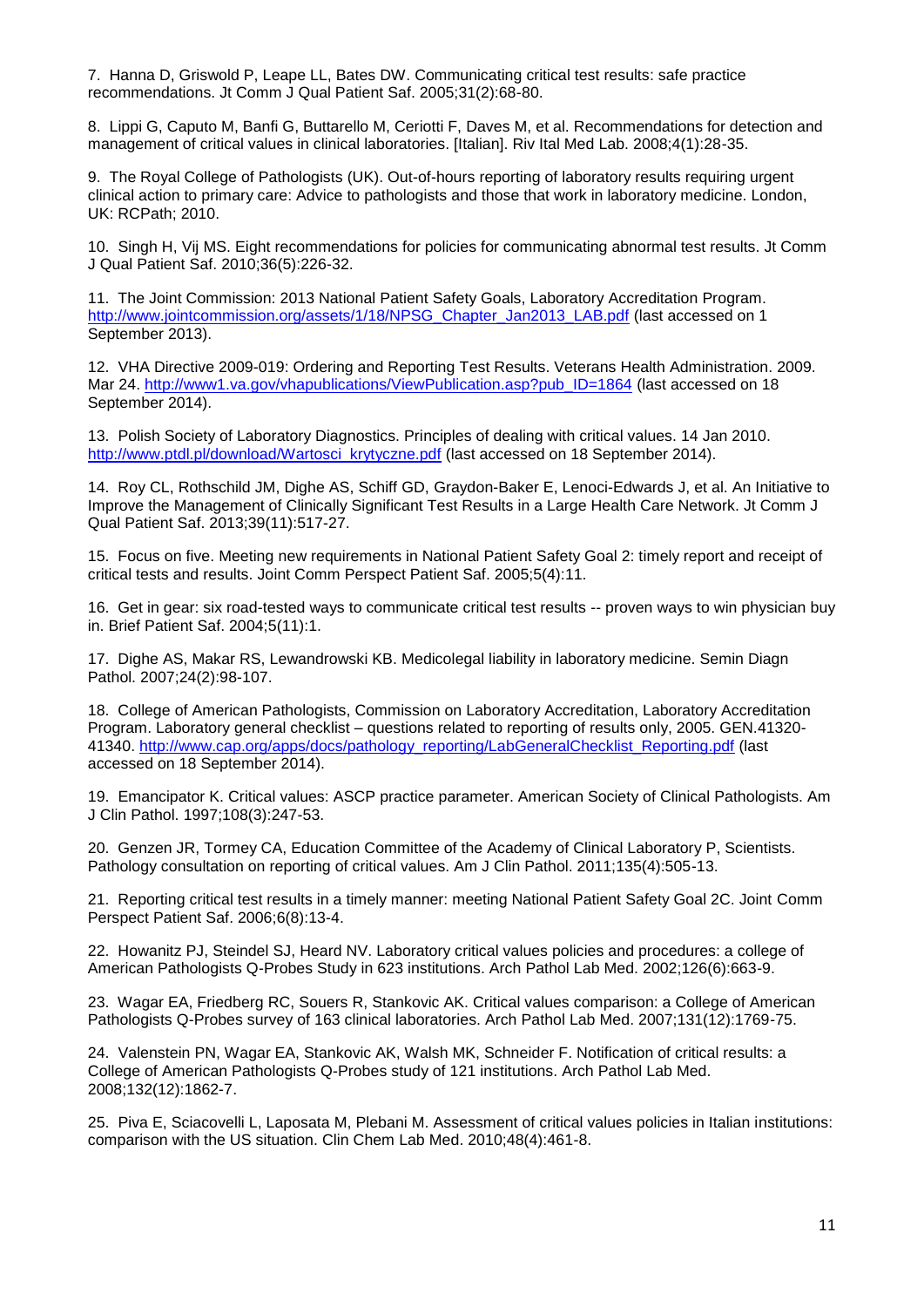<span id="page-11-2"></span>26. Llopis Diaz MA, Gomez Rioja R, Alvarez Funes V, Martinez Bru C, Cortes Rius M, Barba Meseguer N, et al. Critical values reporting: Results of a Spanish laboratories survey. [Spanish]. Rev Lab Clin. 2010;3(4):177-82.

<span id="page-11-0"></span>27. Dalton-Beninato K. Critical value notifications are never welcome news. LabMedicine. 2000;31(6):319.

<span id="page-11-3"></span>28. Kost GJ, Hale KN. Global trends in critical values practices and their harmonization. Clin Chem Lab Med. 2011;49(2):167-76.

29. International Accreditation New Zealand. AS LAB C7: Specific criteria for accreditation: Medical testing. 1st Edition. Auckland, New Zealand: International Accreditation New Zealand; 2011.

<span id="page-11-1"></span>30. Buffone GJ. Critical Results: Is Your Lab's Definition Crisp or Muddled? NACB - Scientific Shorts. 2012;Feb 7: [http://www.aacc.org/members/nacb/NACBBlog/lists/posts/post.aspx?ID=68#](http://www.aacc.org/members/nacb/NACBBlog/lists/posts/post.aspx?ID=68) (last accessed on 18 September 2014).

<span id="page-11-4"></span>31. The Joint Commission. Standards FAQ Details - Critical Tests, Results and Values - NPSG. Goal 2. 02.03.01: Chronically critical values and Repeatedly critical values. Revised November 24, 2008. [http://www.jointcommission.org/mobile/standards\\_information/jcfaqdetails.aspx?StandardsFAQId=394&Stan](http://www.jointcommission.org/mobile/standards_information/jcfaqdetails.aspx?StandardsFAQId=394&StandardsFAQChapterId=77) [dardsFAQChapterId=77](http://www.jointcommission.org/mobile/standards_information/jcfaqdetails.aspx?StandardsFAQId=394&StandardsFAQChapterId=77) (last accessed on 18 September 2014).

<span id="page-11-5"></span>32. Clinical Pathology Accreditation Ltd, UK. Standards for Medical Laboratories. Version 2, November 2010. [http://www.ukas.com/Library/Services/CPA/Publications-CPA](http://www.ukas.com/Library/Services/CPA/Publications-CPA-accreditation/Standards%20for%20the%20Medical%20Laboratory.pdf)[accreditation/Standards%20for%20the%20Medical%20Laboratory.pdf](http://www.ukas.com/Library/Services/CPA/Publications-CPA-accreditation/Standards%20for%20the%20Medical%20Laboratory.pdf) (last accessed on 18 September 2014).

<span id="page-11-6"></span>33. Wong BM, Etchells EE. Improving communication of critical laboratory results: know your process. BMJ Qual Saf. 2012;21(8):624-6.

<span id="page-11-7"></span>34. Malone B. The Dilemma Surrounding Critical Value Reporting. Clinical Laboratory News. 2012;38(12).

<span id="page-11-8"></span>35. National Pathology Accreditation Advisory Council. Requirements for information communication. Canberra, Australia: NPAAC; 2007.

<span id="page-11-9"></span>36. Kuperman GJ, Teich JM, Tanasijevic MJ, Ma'Luf N, Rittenberg E, Jha A, et al. Improving response to critical laboratory results with automation: results of a randomized controlled trial. J Am Med Inform Assoc. 1999;6(6):512-22.

37. Kuperman GJ, Boyle D, Jha A, Rittenberg E, Ma'Luf N, Tanasijevic MJ, et al. How promptly are inpatients treated for critical laboratory results? J Am Med Inform Assoc. 1998;5(1):112-9.

<span id="page-11-10"></span>38. Creating a backup system: ensuring timely reporting of critical test results and values. Joint Comm Perspect Patient Saf. 2008;8(6):6-8.

39. Comply with requirements for critical lab values: your process must be consistent. Ed Nurs. 2007;10(6):70-1.

40. Barenfanger J, Sautter RL, Lang DL, Collins SM, Hacek DM, Peterson LR. Improving patient safety by repeating (read-back) telephone reports of critical information. Am J Clin Pathol. 2004;121(6):801-3.

41. Four tips for critical test result read backs. Brief Patient Saf. 2005;6(1):8-9.

<span id="page-11-12"></span>42. How to verify critical test results. Brief Patient Saf. 2004;5(10):8-9.

43. Dighe AS, Jones JB, Parham S, Lewandrowski KB. Survey of critical value reporting and reduction of false-positive critical value results. Arch Pathol Lab Med. 2008;132(10):1666-71.

44. Sirisali K, Manochiopinij S, Leelahakul P, Ruengrai V, Sattayakom A, Sirisali S. Critical value of the clinical laboratory test in Thailand. J Med Assoc Thai. 2010;93 Suppl 6:S22-7.

<span id="page-11-11"></span>45. Piva E, Sciacovelli L, Zaninotto M, Laposata M, Plebani M. Evaluation of effectiveness of a computerized notification system for reporting critical values. Am J Clin Pathol. 2009;131(3):432-41.

46. Parl FF, O'Leary MF, Kaiser AB, Paulett JM, Statnikova K, Shultz EK. Implementation of a closed-loop reporting system for critical values and clinical communication in compliance with goals of the joint commission. Clin Chem. 2010;56(3):417-23.